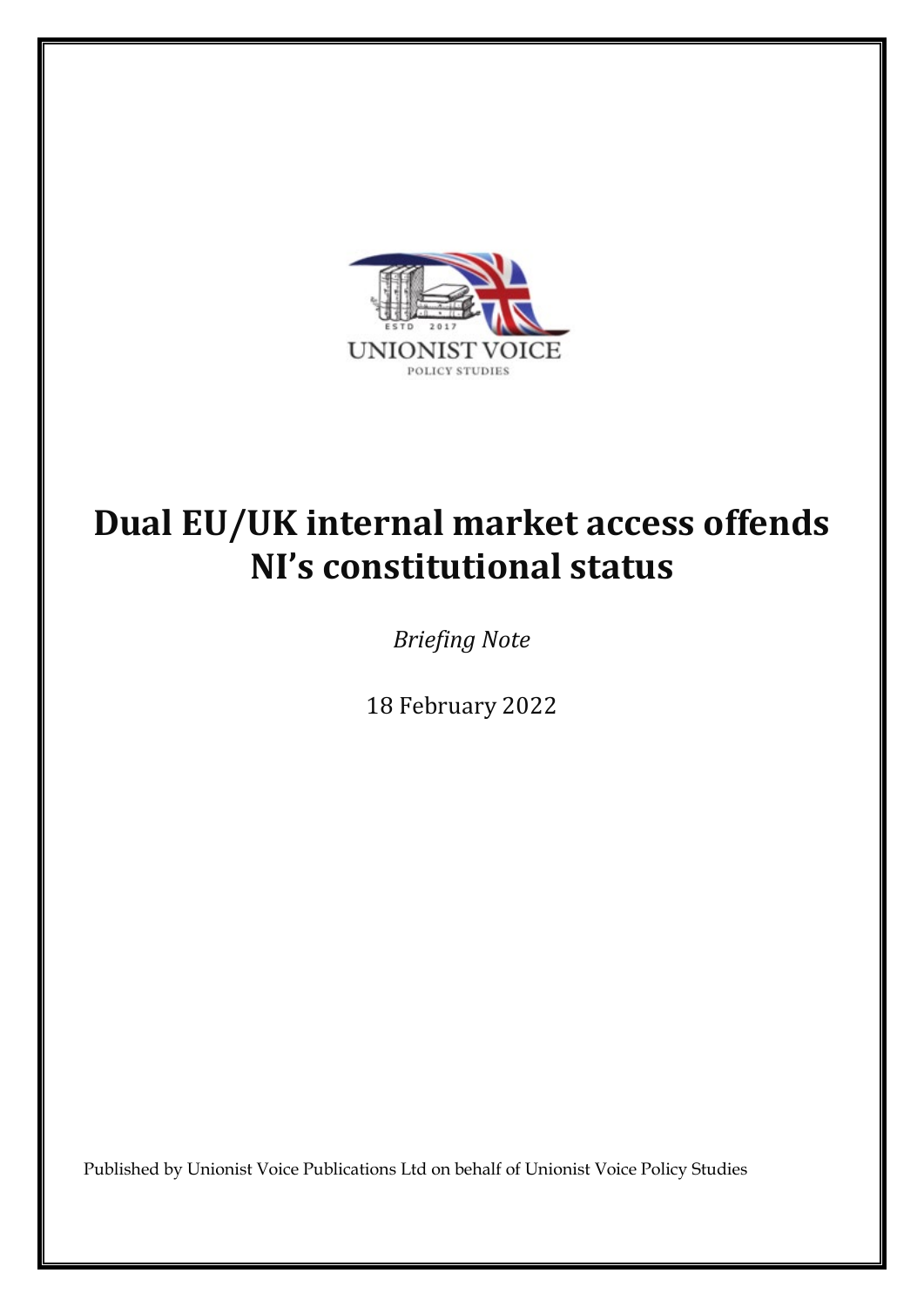

#### *Published by Unionist Voice Publications Ltd*

#### *On behalf of Unionist Voice Policy Studies.*

*© Unionist Voice Policy Studies*

*This publication is in furtherance of the Unionist Voice Policy Studies objectives of:* 

*(i) Promoting the constitutional position of Northern Ireland as a full and integral part of the United Kingdom in line with the Acts of Union 1800*

*(ii) Advocating for the interests of the Unionist/Loyalist community in Northern Ireland with specific focus on the areas of Media, Law and Public Policy*

*Available in hard copy and to download online via [www.UnionistVoice.com/policystudies](http://www.unionistvoice.com/policystudies)*

#### **About Unionist Voice Policy Studies**

*Unionist Voice Policy Studies ('UVPS') is an organisation established with the following objectives:* 

*(i) To promote the constitutional position of Northern Ireland as a full and integral part of the United Kingdom in line with the Acts of Union 1800*

*(ii) To advocate for the interests of the Unionist/Loyalist community in Northern Ireland with specific focus on the areas of Media, Law and Public Policy*

Unionist Voice Policy Studies | 2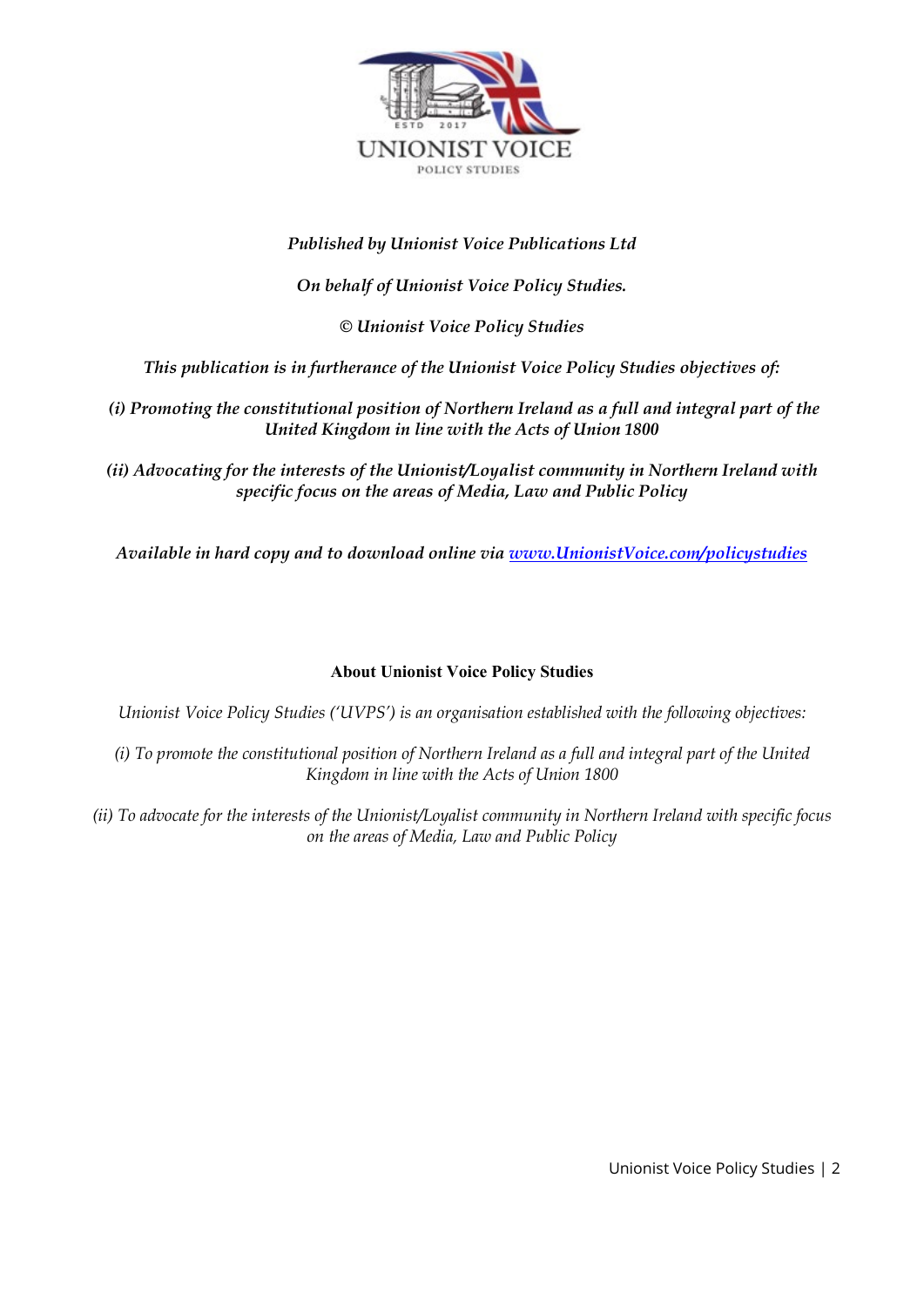

### **The 'best of both worlds' theory**

The 'best of both worlds' theory essentially argues that Northern Ireland ('NI') stands to benefit from the imposition of the Protocol, due to the ability to have dual trading access to both the United Kingdom ('UK') and European Union ('EU') internal markets, the latter via necessary continued EU alignment and the supremacy of the European Court of Justice ('ECJ') in interpreting EU law (making it sovereign over the rules NI follows via EU alignment).

It is not in any way clear that 'the best of both worlds' does in fact offer any economic advantage; rather the more likely outcome is that NI trade becomes increasingly orientated towards the Republic of Ireland ('ROI'), thus forming a de-facto economic United Ireland which will become further embedded as Great Britain ('GB') diverges from the EU, which due to the requirement for continued regulatory alignment will by necessity cause NI to drift further apart from GB.

The making of laws by the EU which bind NI is, in of itself, constitutionally incompatible with the fundamental norms of the United Kingdom. To borrow an American phrase, it is taxation without representation. The elected representatives of Northern Ireland have no say in the making of laws (in some areas) which bind us, and indeed due to their membership of the EU the Irish Government have a greater say over the making of some laws in NI than our purportedly sovereign Parliament. That is constitutionally unacceptable, and goes far beyond even that which was envisaged by the Anglo-Irish Agreement.

In addition, continued regulatory alignment with the EU requires the supremacy of the ECJ in determining disputes. That means, in some areas of law governing NI, a foreign court retains supremacy. That is not only constitutionally incompatible, but is entirely at variance with the promise of Brexit.

## **Why dual market access for NI alone is constitutionally incompatible**

All the above, grounded in NI and GB having a different status in matters of trade and treaty, leaves an unequal footing between constituent parts of the UK. There can be an argument as to whether NI does in fact have an economic advantage, or not (we say clearly not in the long term) but whether NI is left in a more advantageous or disadvantageous position *vis-à-vis* the rest of the UK matters not because the fundamental constitutional bedrock of the UK internal market requires all parts to be on an **equal footing** in matters of trade and treaties with any foreign power.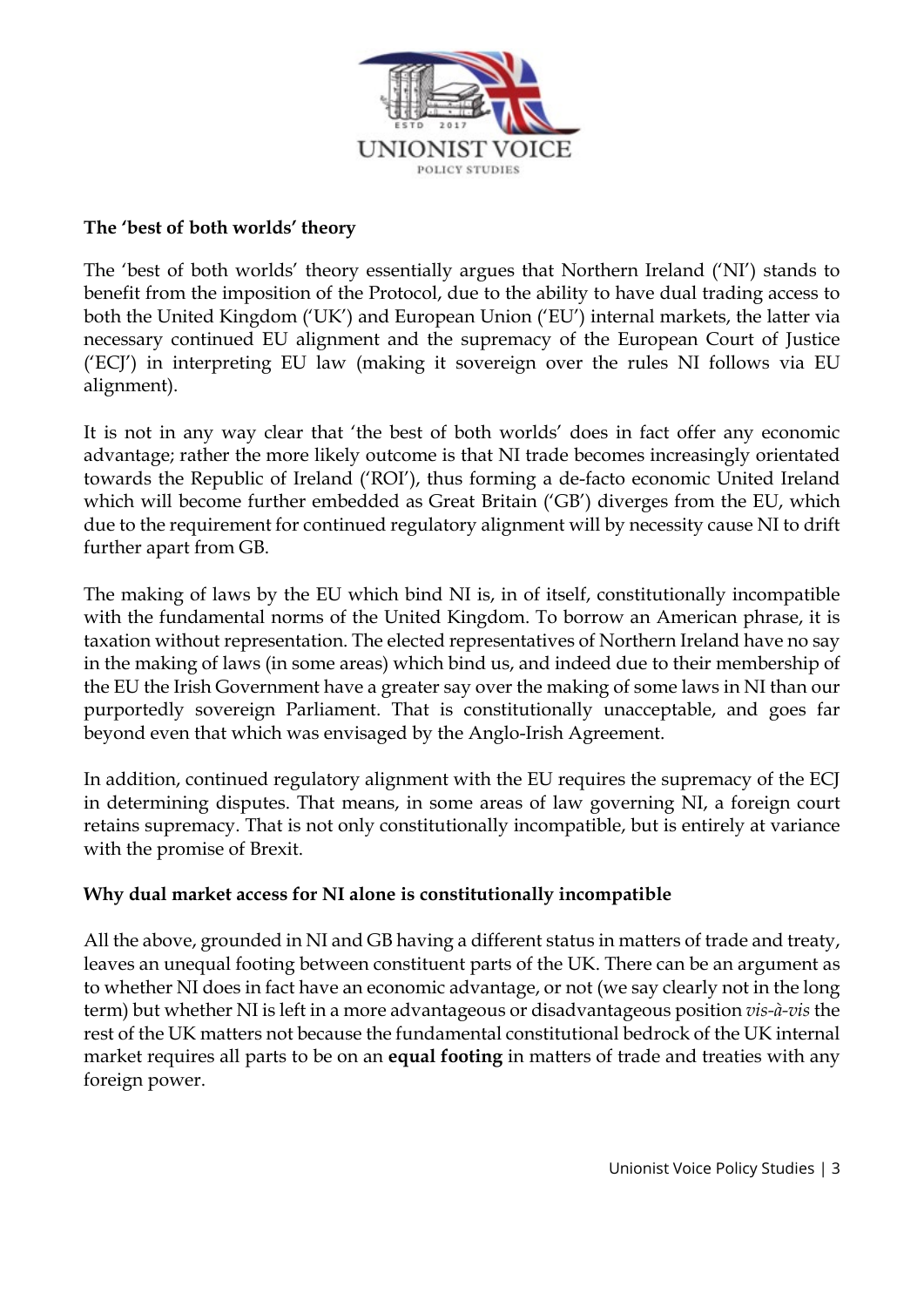

The Union as a legal construct is the Acts of Union 1800. That is the foundational constitutional statute of the United Kingdom. Any diminution or interference with that fundamental constitutional bedrock therefore plainly amounts of a change in the constitutional arrangements of the Union.

It is for this reason that the 'best of both worlds' theory is incompatible with NI's place within the Union.

In order for it to advance, it requires (as the High Court has held) the subjugation or repeal of Article VI of the Acts of Union itself. It follows that in order for NI to have dual access to two markets, whilst the rest of the UK remains firmly and solely in the UK internal market, amounts to unequal footing and thus offends the fundamental constitutional arrangements.

On 15 July 2021 the Democratic Unionist Party ('DUP') published seven key tests which would have to be met in dealing with the Protocol. The first (and plainly most constitutionally important) test was as follows "*fulfil Article VI of the Acts of Union"*.

In a speech by Sir Jeffrey Donaldson as recently as 3 February 2022 he said:

*"We are clear that the Protocol represents an existential threat to the future of Northern Ireland's place within the Union. The High Court has ruled that the Protocol suspends key elements of the Acts of Union and specifically Article 6, which previously guaranteed the right of every citizen and business in Northern Ireland to trade freely with the rest of the United Kingdom. The longer the Protocol remains, the more it will harm the Union itself."*

Two key DUP policy positions emerge: *firstly*, that any 'solution' to the Protocol must met the first of their seven key tests, which requires adherence to Article VI of the Acts of Union. This expressly and without any equivocation therefore prohibits EU alignment for NI allowing access to the EU internal market, whilst the rest of GB has no such status. This creates an unequal footing between NI and GB, and thus breaches Article VI of the Acts of Union.

*Secondly*, the DUP (as recently as 3 February 2022) correctly recognise that the subjugation, suspension or implied repeal of the Acts of Union represents an "*existential threat to Northern Ireland's place within the Union"* and sets out very clearly that "*the longer the Protocol remains, the more it will harm the Union itself".* 

Therefore, as a matter of the most compelling logic, it is (or should be) impossible for any unionist party, to accept any solution which creates an unequal footing between NI and GB. This is so because the creation of such unequal footing offends the Acts of Union.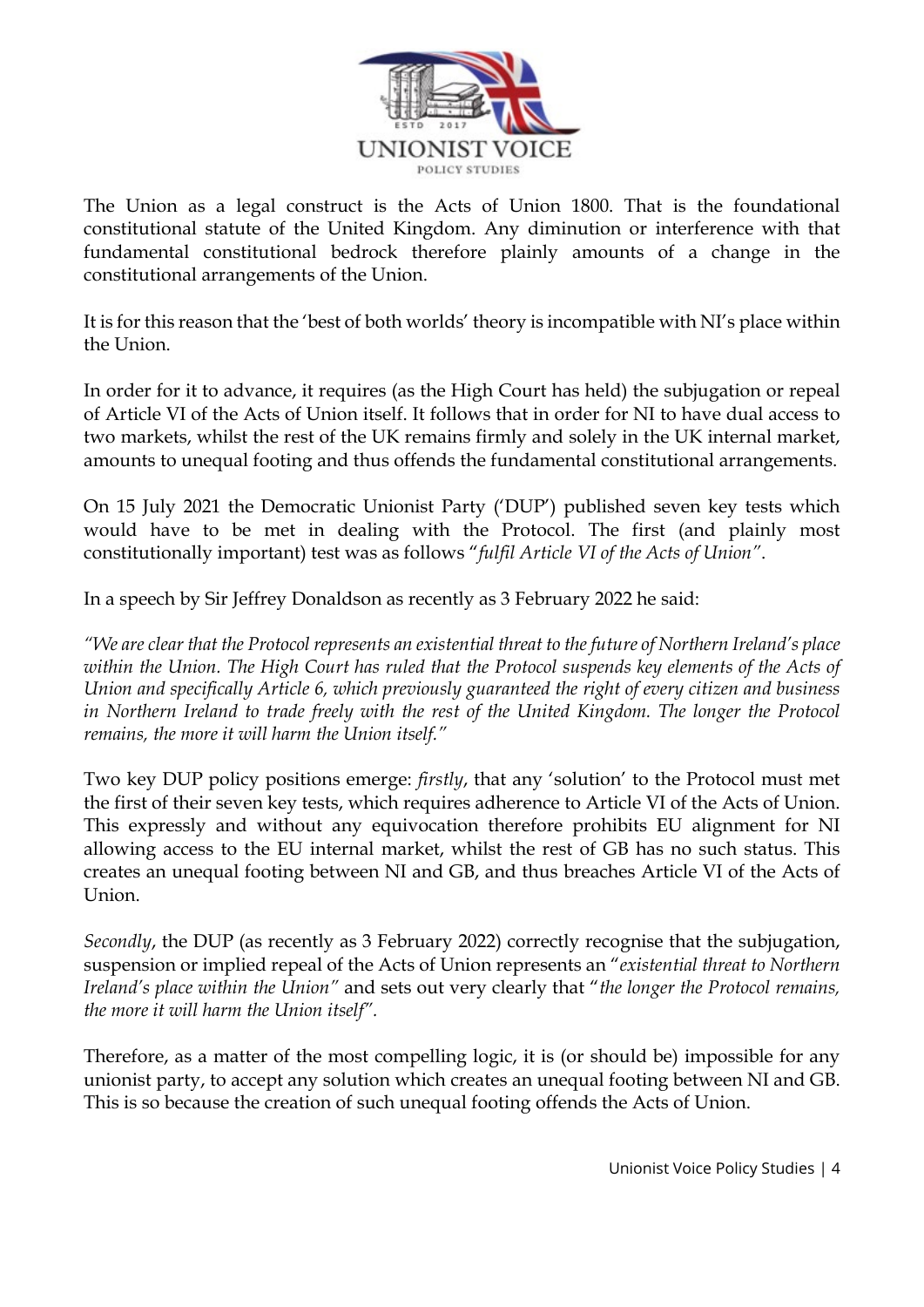

In order to support NI having dual access to the EU and UK internal markets (the 'best of both worlds') you must as a matter of elementary logic therefore support the subjugation or repeal of Article VI of the Acts of Union. It follows that such a position- using not only the DUP's own yardstick but basic common sense- therefore poses an existential threat to the Union. The development or progression of such a position would "*harm the Union itself*".

It is beyond any reasonable doubt that dual access to the EU and UK internal market (brought about by NI having regulatory alignment with the EU or otherwise) offends the very bedrock of the Union itself. It therefore can not be consistent with NI's position as part of the Union.

To argue for dual market access, or as has been labelled the 'best of both worlds', is to argue for a diminution of the Union itself. This, it seems, is a wholly absurd position to adopt for anyone who values the Union.

## **The principle of consent – substance or symbolism?**

It is worth further briefly drawing attention to the seventh of the DUP's excellent set of 'key tests'. It provides:

*"Preserve the letter and spirit of NI's constitutional guarantee in the Belfast Agreement by requiring consent from the majority of its citizens for any diminution of its status as part of the UK"*

The constitutional guarantee means the principle of consent. As a matter of domestic law this is found in Section 1 (1) of the Northern Ireland Act 1998 ('the 1998 Act'), a constitutional statute.

As has been canvassed already in this briefing note, the imposition of the Protocol (most notably in relation to putting NI and GB on an unequal footing) amounts to a change to NI's constitutional status. This is so because UK's constitutional status is governed by the Acts of Union 1800, and therefore a breach of the Acts of Union *vis-à-vis* Northern Ireland amounts to a change in constitutional status.

The High Court, at first instance, ruled that Section 1 (1) of the 1998 Act was purely territorial and related solely to a border poll. In short, *you can change everything but the last thing.* 

This it was correctly argued on behalf of all applicants (including the DUP and UUP) in the Protocol legal challenge revealed the principle of consent to be a "*deceptive snare*" which protected merely the symbolism rather than the substance of the Union.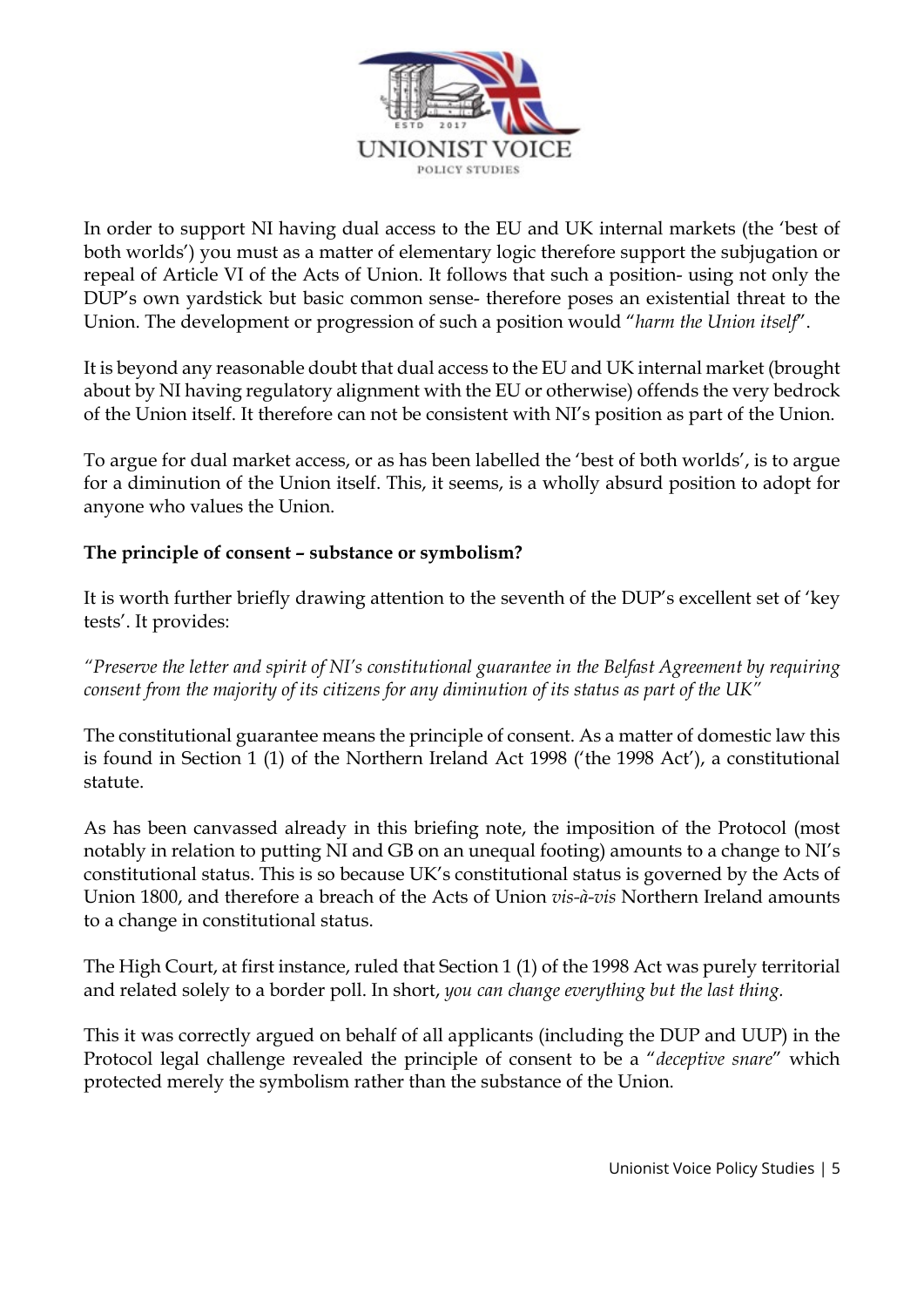

It was also argued that if the constitutional guarantee (the principle of consent- Section 1 (1) of the 1998 Act) did not prevent powers to make laws over NI being handed to a foreign power in the form of the EU, then equally it would not prevent such powers being handed to Dublin.

As such, the effect of test seven- and indeed any basic pro Union analysis- can only be that Section 1 (1) of the 1998 Act requires fundamental reform. Given it is this constitutional guarantee which forms the bedrock of apparent unionist support for power sharing arrangements, it is clear that such arrangements could not conceivably continue in the absence of this constitutional guarantee being amended to protect the substance rather than merely the symbolism of the Union.

Therefore, the DUP's seventh test- if it is to be applied with intellectual honesty- mandates that any solution would requirement a legislative amendment of Section 1 (1) of the 1998 Act.

#### **Conclusion**

It is incumbent upon all unionist parties to remain constitutionally pure, and honest with the unionist electorate. It can not be the case whereby fundamental principles (or 'key tests') are fudged or remoulded for political expediency.

The best of both worlds' theory is constitutionally incompatible with the Union. If any 'unionist' wishes to argue in favour of such a theory, they must confront rather than evade this key issue.